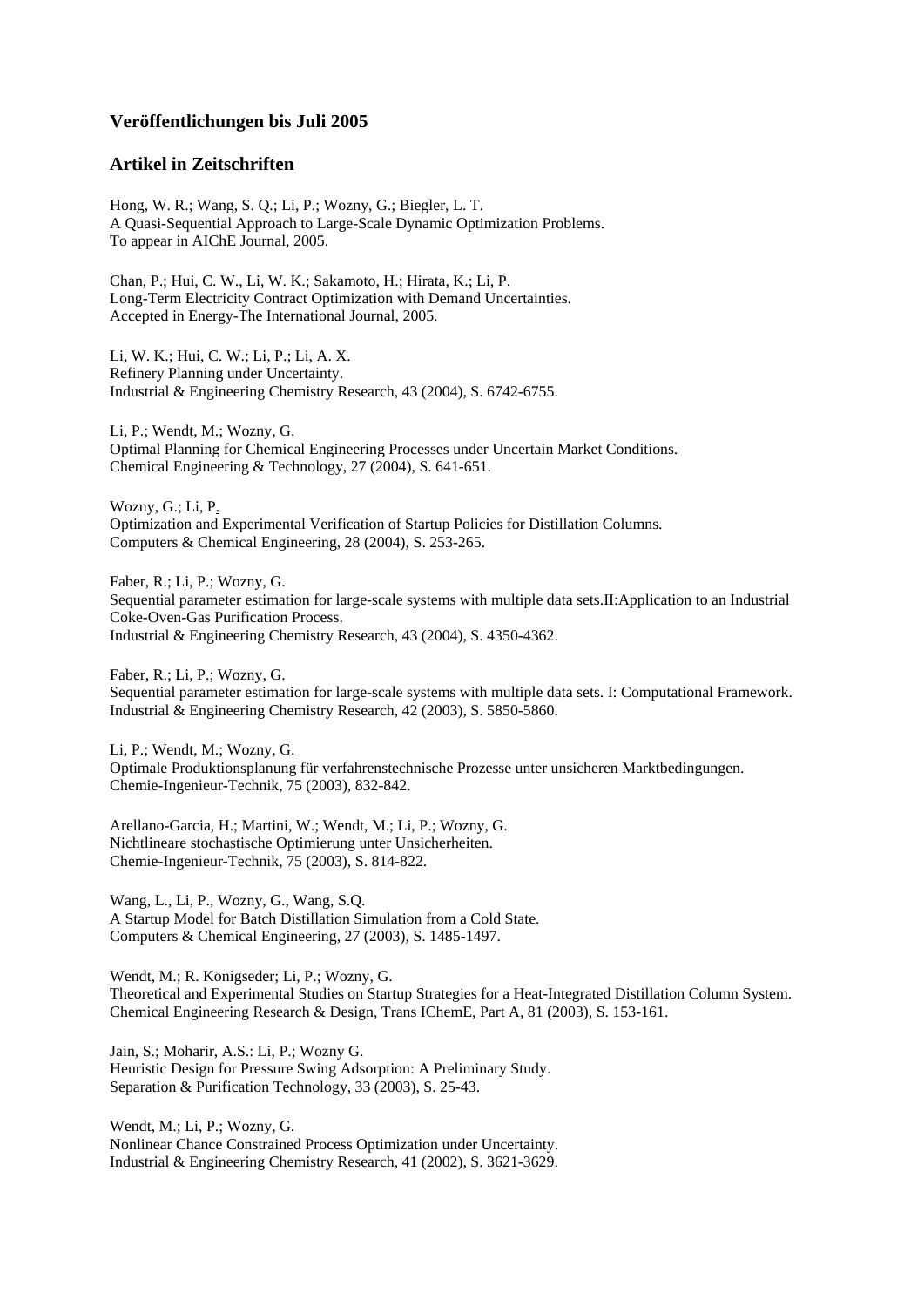Li, P; Wendt, M.; Arellano-Garcia, H.; Wozny, G. Optimal Operation of Distillation Processes under Uncertain Inflow Streams Accumulated in a Feed Tank. AIChE Journal, 48 (2002), S. 1198-1211.

Li, P.; Wendt, M.; Wozny, G. A Probabilistically Constrained Model Predictive Controller. Automatica, 38 (2002), S. 1171-1176.

Wozny, G.; Li, P.; Wendt, M. Optimization in Process Engineering: State of the Art and Future Trends. Inzynieria Chemiczna I Procesowa, 22(2001), S. 137-163.

Li, P.; Wozny, G. Tracking the Predefined Optimal Policies for Multiple-fraction Batch Distillation by Using Adaptive Control. Computers & Chemical Engineering, 25 (2001), S. 97-107.

Li, P.; Wendt, M.; Wozny, G. Robust Model Predictive Control under Chance Constraints. Computers & Chemical Engineering, 24 (2000), S. 829-834.

Löwe K.; Li, P.; Wozny, G. Development and Experimental Verification of a Time-optimal Startup Strategy for a High Purity Distillation Column. Chemical Engineering Technology, 23 (2000), S. 841-845.

Hanke, M.; Li, P. Simulated Annealing for the Optimization of Batch Distillation Processes. Computers & Chemical Engineering, 24 (2000), S. 1-8.

Wozny, G.; Li, P. Planning and Optimization of Dynamic Plant Operation. Applied Thermal Engineering, 20 (2000), S. 1393-1407.

Li, P.; Löwe, K.; Arellano Garcia, H.; Wozny, G. Integration of Simulated Annealing to a Simulation Tool for Dynamic Optimization of Chemical Processes. Chemical Engineering & Processing, 39 (2000), S. 357-363.

Löwe, K.; Li, P.; Wozny, G. Entwicklung und experimentelle Validierung einer optimalen Anfahrstrategie für hochrein trennende Bodenkolonnen. Chemie-Ingenieur-Technik, 72 (2000), S. 215-219.

Li, P.; Wozny, G. Tracking the Predefined Optimal Policies for Multiple-fraction Batch Distillation by Using Adaptive Control. Computers & Chemical Engineering, Suppl., 23 (1999), S. 281-284.

Li, P.; Flender, M.; Löwe, K.; Wozny, G.; Fieg, G. Dynamische Optimierung thermischer Trennverfahren in der Fettchemie. Fett/Lipid, 100 (1998), S. 528-534.

Li, P.; Hoo, H. P.; Wozny, G. Efficient Simulation of Batch Distillation Processes by Using Orthogonal Collocation. Chemical Engineering & Technology, 21 (1998), S. 853-862.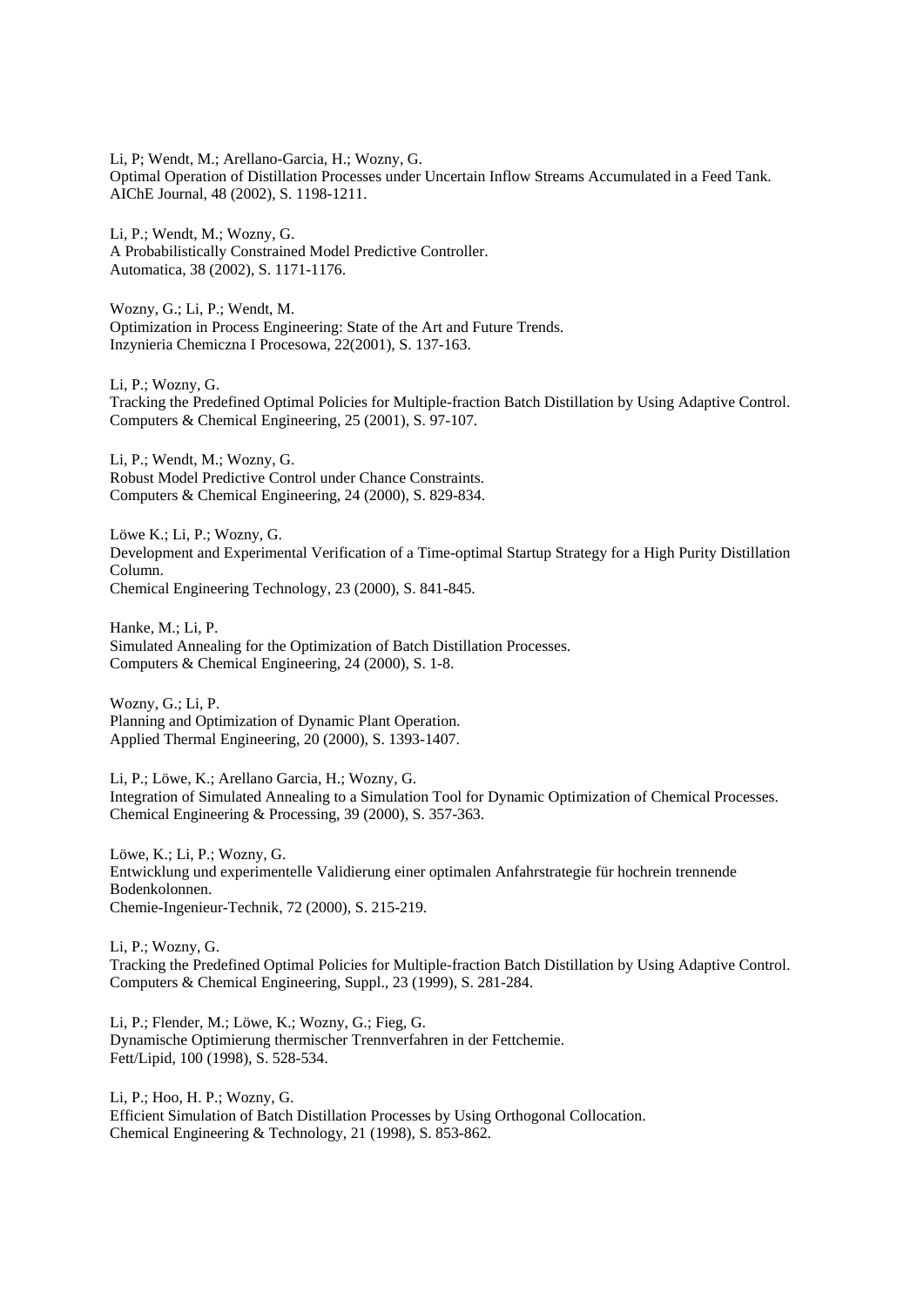Li, P.; Wozny, G. Adaptive Control of Multiple-Fraction Batch Distillation for Tracking Optimal A Priori Policies. Inzynieria. Chemiczna I Procesowa, 19 (1998), S. 511-529.

Li, P.; Arellano Garcia, H.; Wozny, G.; Reuter, E.

Optimization of a Semibatch Distillation Process with Model Validation on the Industrial Site. Industrial & Engineering Chemistry Research, 37 (1998), S.1341-1350.

Flender, M.; Li,P.; Wozny, G.; Fie, G. Modellgestützte Entwicklung einer zeitoptimalen Produktwechselstrategie für Rektifikationskolonnen. Chemie-Ingenieur-Technik, 69 (1997), S. 827-831

Li, P.; Wozny, G. Dynamische Optimierung großer chemischer Prozesse mit Kollokationsverfahren am Beispiel Batch-Destillation. at- Automatisierungstechnik , 45 (1997), S. 136-143.

Li, P.; Wozny, G. Analyse und Anwendung dynamischer Optimierungsalgorithmen für Batch-Prozesse. Chemie-Ingenieur -Technik, 68 (1996), S. 382-389.

## **Artikel in Büchern und Tagungsbänden**

X. Lei, P. Li, G. Wozny Chance Constrained Nonlinear Model Predictive Control. International Workshop on Assessment and Future Directions of Nonlinear Model. Predictive Control, August 26-30, 2005, Freudenstadt-Lauterbad.

Faber, R.; Li, P.; Li, B.; Wozny, G. 45th International Conference of Scandinavian Simulation Society (SIMS), Sept. 23-24, 2004, Copenhagen, Proceedings pp. 95-102.

Zhu, X.; Wang, S.; Li, P.; Wozny, G. Estimation of Time-Dependant Parameters of a Heat-Integrated Distillation Column System. Fifth IEEE World Congress on Intelligent Control and Automation (WCICA), June 14-18, 2004, Hangzhou, Proceedings pp. 3385-3389.

Hong, W.; Wang, S.; Li, P.; Wozny, G. Dynamic Optimization of Operation of Heat-integrated Distillation Column Systems. Fifth IEEE World Congress on Intelligent Control and Automation (WCICA), June 14-18, 2004, Hangzhou, Proceedings pp. 3287-3290.

Li, P.; Hai, R.; Wozny, G. Feasibility Analysis and Optimal Design Using a Chance Constrained Programming Framework. InternationalSymposiumon Foundations of Computer-Aided Process Design, Princeton,New Jersey,July 11- 16, 2004, Proceedings pp. 514-518.

Arellano-Garcia, H.; Martini, W.; Wendt, M.; Li, P.; Wozny, G. Evaluation Strategies of Optimized Batch Processes under Uncertainties by Chance Constrained Programming. 8th International Symposium on Process Systems Engineering (PSE8), January 5.-10. 2004, Kunming, Proceedings pp. 148-153.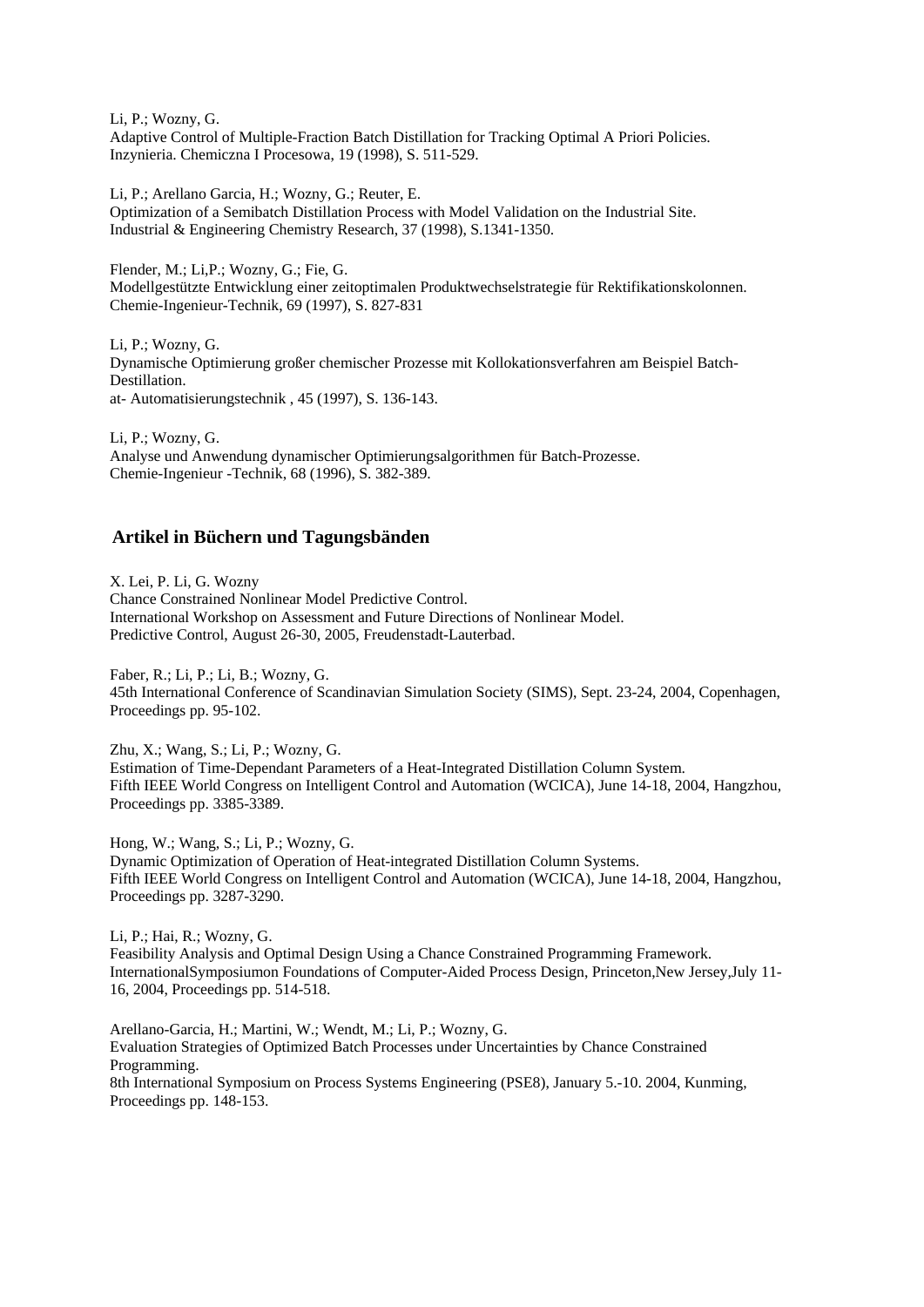Li, P.; Wendt, M.; Wozny, G. Process Optimization and Control under Chance Constraints. InternationalSymposiumon Advanced Control of Chemical Processes (ADCHEM), January10.-14.,2004, Hong Kong, Proceedings pp. 962-967.

Arellano-Garcia, H.; Martini, W.; Wendt, M.; Li, P.; Wozny, G. Dynamic Optimization of a Reactive Semibatch Distillation Process under Uncertainty. ESCAPE-13, June 1-4, 2003, Lappeenranta, Finland, Proceedings pp. 551-556.

Li, P.; Wendt, M.; Wozny, G. Optimal Production Planning under Uncertain Market Conditions. 8th International Symposium on Process Systems Engineering (PSE8), January 5.-10. 2004, Kunming, Proceedings pp. 511-516.

Arellano-Garcia, H.; Martini, W.; Wendt, M.; Li, P.; Wozny, G. Chance Constrained Batch Distillation Process Optimization under Uncertainty. International Symposiumon Foundations of Computer-Aided Process Operation, CoralSprings,Florida, January 12-15, 2003, Proceedings pp. 609-612.

Li, P.; Wendt, M.; Wozny, G. Optimal Operations Planning under Uncertainty by Using Probabilistic Programming. InternationalSymposiumon Foundations of Computer-Aided Process Operation, CoralSprings,Florida, Jan. 12- 15, 2003, Proceedings pp. 289-292.

Wendt, M.; R. Königseder; Li, P.; Wozny, G. Theoretical and Experimental Studies on Startup Strategies for a Heat-Integrated Distillation Column System. Distillation & Absorption, Baden-Baden, September 30-October 2, 2002, Proceedings CD-ROM.

Wang, L.; Li, P.; Wozny, G.; Wang, S. Q. Modeling a Complex Hybrid System. The 4<sup>th</sup> Asian Control Conference, September 25-27, 2002, Singapore, paper TM7-3.

Arellano-Garcia, H.; Martini, W.; Wendt, M.; Li, P.; Wozny, G. Improving the Efficiency of Batch Distillation by a New Operation Mode. ESCAPE-12, The Hague, 26-29 May, 2002, Computer-Aided Chemical Engineering 10, pp. 619-624.

Wozny, G.; Li, P. Optimization and Experimental Verification of Startup Policies for Distillation Columns. ESCAPE-12, The Hague, 26-29 May, 2002, Computer-Aided Chemical Engineering 10, pp. 493-498.

Wendt, M.; Li, P.; Wozny, G. Model parameter updating for large-scale dynamic nonlinear processes by on-line simulation and optimisation. The 3rd European Conference of Chemical Engineering, Nuremberg, 26-28 June, 2001, Proceedings CD-ROM.

Henrion, R.; Li, P.; Möller, A.; Wendt, M.; Wozny, G. Optimal Control of a Continuous Distillation Process under Probabilistic Constraints. Online Optimization of Large Scale Systems, Grötschel et al. eds., Springer-Verlag, 2001, S.497-518.

Henrion, R.; Li, P.; Möller, A.; Steinbach, M.; Wendt, M.; Wozny, G. Stochastic Optimization for Chemical Processes under Uncertainty. Online Optimization of Large Scale Systems, Grötschel et al. eds., Springer-Verlag, 2001, S. 455-476.

Li, P.; Wendt, M.

Dynamische Optimierung und orthogonale Kollokation. Kapitel 5 des Lehrbuchs zum DECHEMA-Weiterbildungskurs, Optimierungverfahrenstechnischer Prozesse", Hrsg. G. Wozny, TU Berlin, 2000, S.5-1 – 5-38.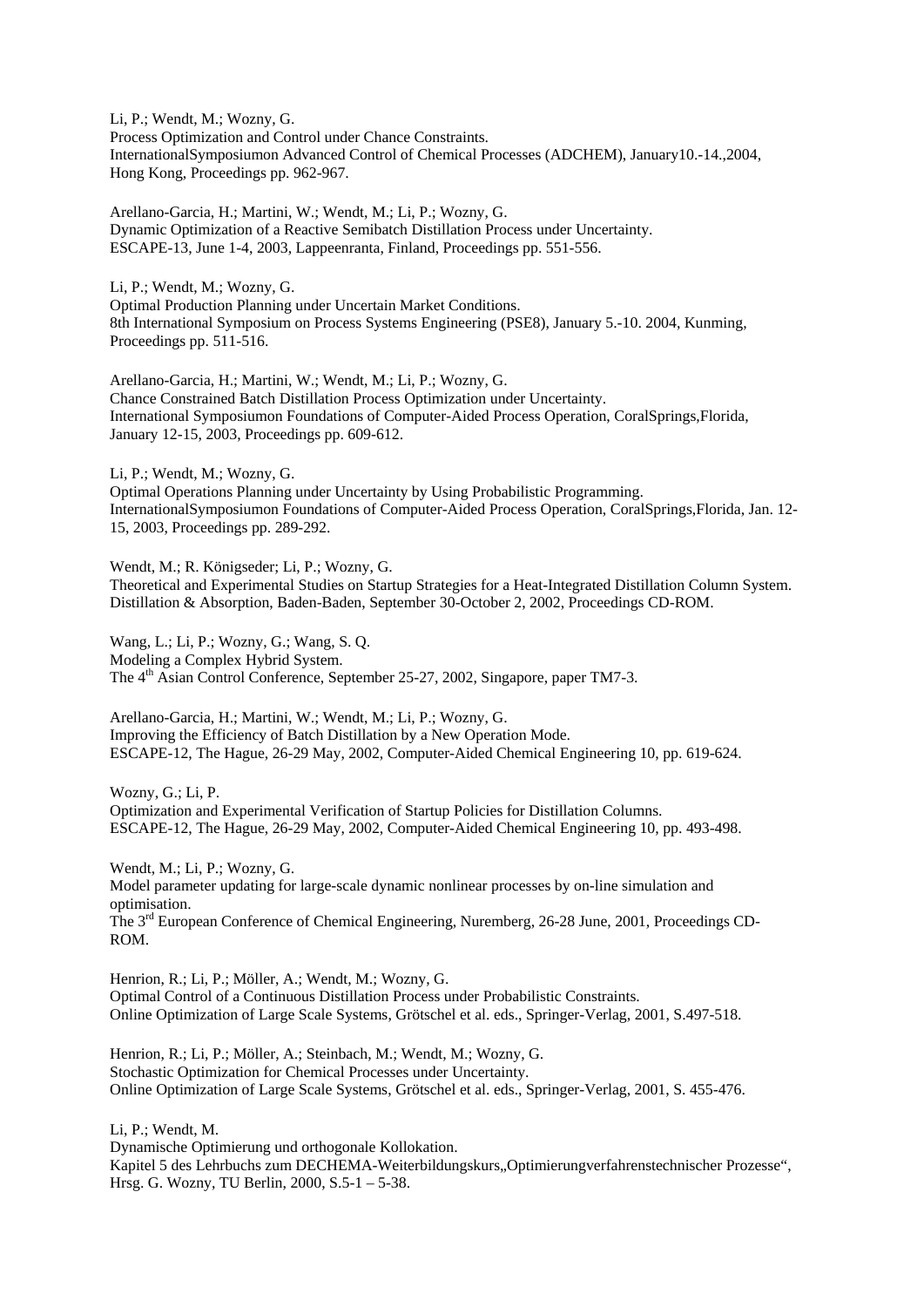Li, P.; Beuster, F. Mixed-Integer-Nichtlineare Optimierung. Kapitel 4 des Lehrbuchs zum DECHEMA-Weiterbildungskurs, Optimierungverfahrenstechnischer Prozesse", Hrsg. G. Wozny, TU Berlin, 2000, S.4-1 – 4-34.

Li, P.; Wendt, M.; Wozny, G. Probabilistically Constrained Generalized Predictive Control. International Symposiumon Advanced Control of Chemical Processes (ADCHEM 2000),14-16.6.2000,Pisa, Preprints Vol. II, pp. 1007-1012.

Wendt, M.; Li, P.; Wozny, G. Batch Distillation Optimization with a Multiple Time-Scale Sequential Approach for Strong Nonlinear Processes. ESCAPE-10, 7-10.5.2000, Florence, Computer-Aided Chemical Engineering 8, pp. 121-126.

Li, P.; Flender, M.; Löwe, K.; Wozny, G.; Fieg, G. Dynamic Optimization of Thermal Separation Processes in Oleochemistry. Henkel-Referate, 35 (1999), S. 25-31.

Wozny, G.; Li, P. Planning and Optimization of Dynamic Plant Operation. Keynote presentation in PRES'99, 31.5.-2.6.1999, Budapest, Proceedings pp. 77-86.

Li, P.; Wozny, G.

Application of a Decomposition Approach to the Optimal Control of a Batch Beer Fermentation Reactor. European Control Conference (ECC'99), 31.8.-3.9.1999, Karlsruhe, Proceedings CD-ROM.

Li, P.; Flender, M.; Wozny, G.; Fieg, G. Development and Implementation of Dynamic Optimal Operation Policies for Distillation Columns. IFAC 14th World Congress, 5.-9.7.1999, Beijing, Preprints Vol. N, 331-336.

Hanke, M.; Li, P.; Simulated Annealing for the Optimization of Chemical Batch Production Processes. Stockholm: Royal Institute of Technology, 1998 (Report TRITA-NA-9822).

Arellano Garcia, H.; Henrion, R.; Li, P.; Möller, A.; Römisch, R.; Wendt, M.; Wozny, G. A Model for the On-line Optimization of Integrated Distillation columns under Stochastic Constraints. DFG-Schwerpunktprogramm "Echtzeit-Optimierung großer Systeme", Preprint 98-32, 1998.

Flender, M.; Li, P.; Wozny, G.; Fieg, G. Modellgestützte Entwicklung einer zeitoptimalen Produktwechselstrategie für Rektifikationskolonnen. VDI-GVC Jahrbuch 1997, pp. 86-101.

Li, P.; Wozny, G.; Reuter, E. Optimization of Multiple-Fraction Batch Distillation with Detailed Dynamic Process Model. Distillation & Absorption'97, IChemE Symposium Series No. 142, pp. 289-300.

#### **Präsentationen auf Tagungen**

Li, P.; Hong, W. R.; Wozny, G.; Biegler, L. T. Ein effizienter Lösungsansatz zur Ermittlung optimaler Führungsstrategien beim Zustandswechsel. DECHEMA-GVC Jahrestagungen, 6. - 8. September 2005, Wiesbaden.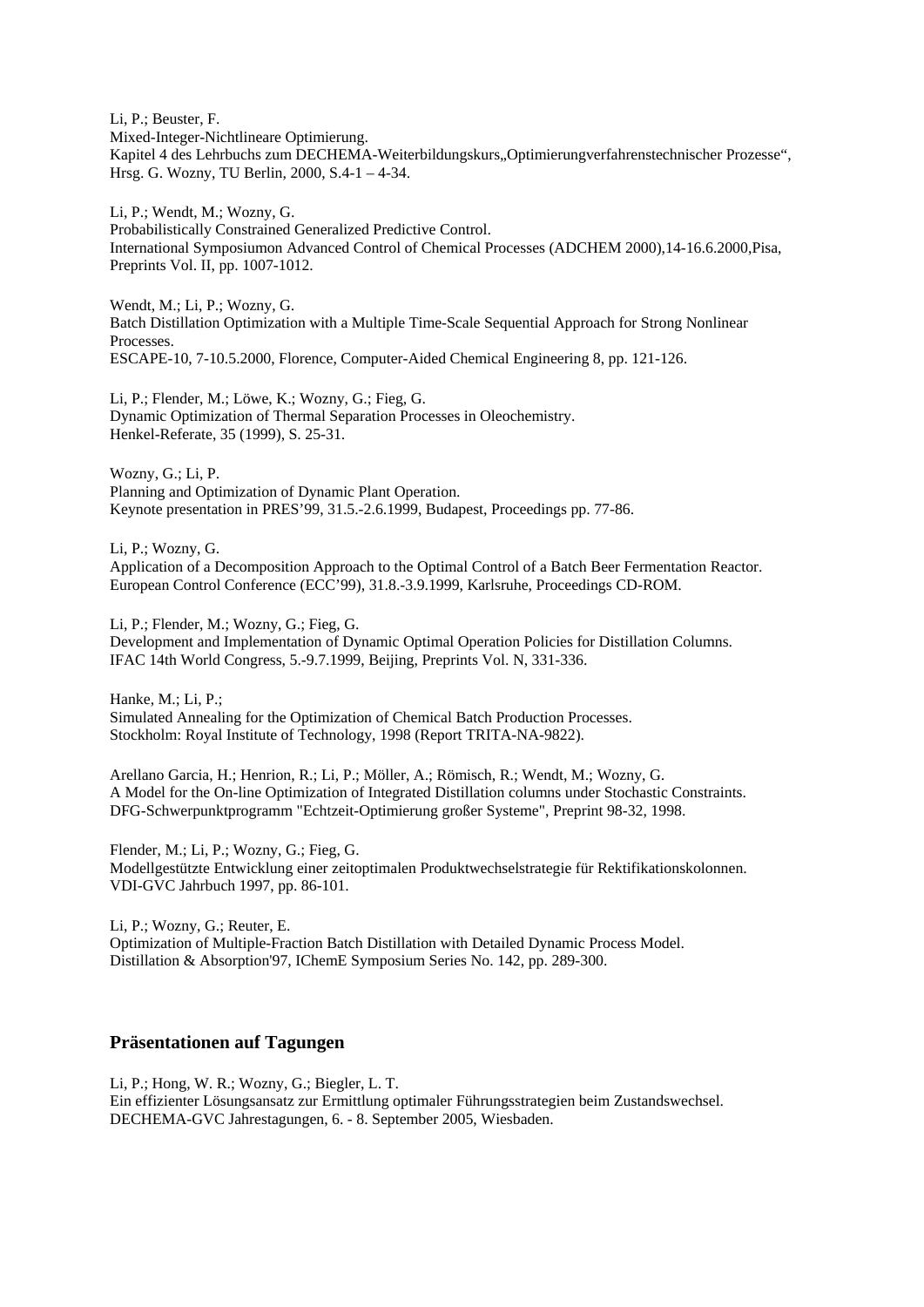Li, P.; Hong, W. R.; Wozny, G. Optimal Control of Large-Scale Chemical Processes with an Efficient Sequential Framework. Fifth International Conference on Optimization (Opti2004), Lisbon, 25-28, July 2004.

Faber, R.; Li, P.; Wozny, G. MessdatenverarbeitungundZustandsschätzung zur Online Optimierung einesAbsorption/Desorptionsprozesses für die Koksofengasreinigung. GVC-Jahrestagungen, Karlsruhr, 12.-14. Oktober, 2004.

Zhu, X.; Li, P.; Wozny, G. Identifikation der Feedkonzentration von Anlagen mit modellgestützter dynamischer Optimierung. GVC/DECHEMA-Fachausschuss "Prozess- und Anlagentechnik", 2.-4. November 2003, Weimar.

Hui, C. W.; Chan, P.; Sakamoto, K.; Hirata, H.; Li, P. Selecting Long-term Electricity Contract with Uncertain Utility Demands. PRES'03 Conference, Hamilton, Ontario, Canada, October 26 - 29, 2003.

Arellano-Garcia, H.; Wendt, M.; Li, P.; Wozny, G. Robustness and Feasibility Analysis for Process Optimization under Probabilistic Constraints. PRES'03 Conference, Hamilton, Ontario, Canada, October 26 - 29, 2003.

Arellano-Garcia, H.; Li, P.; Wozny, G. Optimal Startup Operation of Reactive Batch Distillation without Initial Holdup. AIChE Annual Meeting, November 16-21, 2003, San Francisco.

Faber, R.; Li, P.; Wozny, G. A New Approach to Parameter Estimation for Large-scale Systems. AIChE Annual Meeting, November 16-21, 2003, San Francisco.

Arellano-Garcia, H.; Montolio, D.; Li, P.; Wozny, G. Simulation des Anfahrverhaltens eines reaktiven Semibatch-Destillationsprozesses zur modellgestützten Optimierung. GVC/DECHEMA Jahrestagungen, 16-18.09.2003, Mannheim.

Faber, R.; Li, P.; Wozny, G. Sequentielle Optimierungsstrategie zur Parameteranpassung für große Systeme mit mehreren Messreihen am Beispiel eines Koksofengasreinigungsprozesses. GVC/DECHEMA Jahrestagungen, 16-18.09.2003, Mannheim.

Li, P.; Wozny, G. Optimierung der Prozessführung in Chemieanlagen: aus Sicht der Universität. GVC/DECHEMA Jahrestagungen, 16-18.09.2003, Mannheim.

Arellano-Garcia, H.; Martini, W.; Wendt, M.; Li, P.; Wozny, G. Dynamische Optimierung eines Semibatch Destillationsprozesses unter Unsicherheiten. GVC/DECHEMA Fachausschuss "Prozess- & Anlagentechnik", 18-19.11.2002, Würzburg.

Li, P.; Wendt, M.; Wozny, G.

Optimale Produktionsplanung für verfahrenstechnische Prozesse unter unsicheren Marktbedingungen. GVC/DECHEMA Fachausschuss "Prozess- & Anlagentechnik", 18-19.11.2002, Würzburg.

Arellano-Garcia, H.; Wendt, M.; Li, P.; Wozny, G. Optimization of Multi-Fraction Batch Distillation with Recycled Off-Cuts as Continuous Feed. AIChE Annual Meeting, November 3-8, 2002, Indianapolis, paper 243e.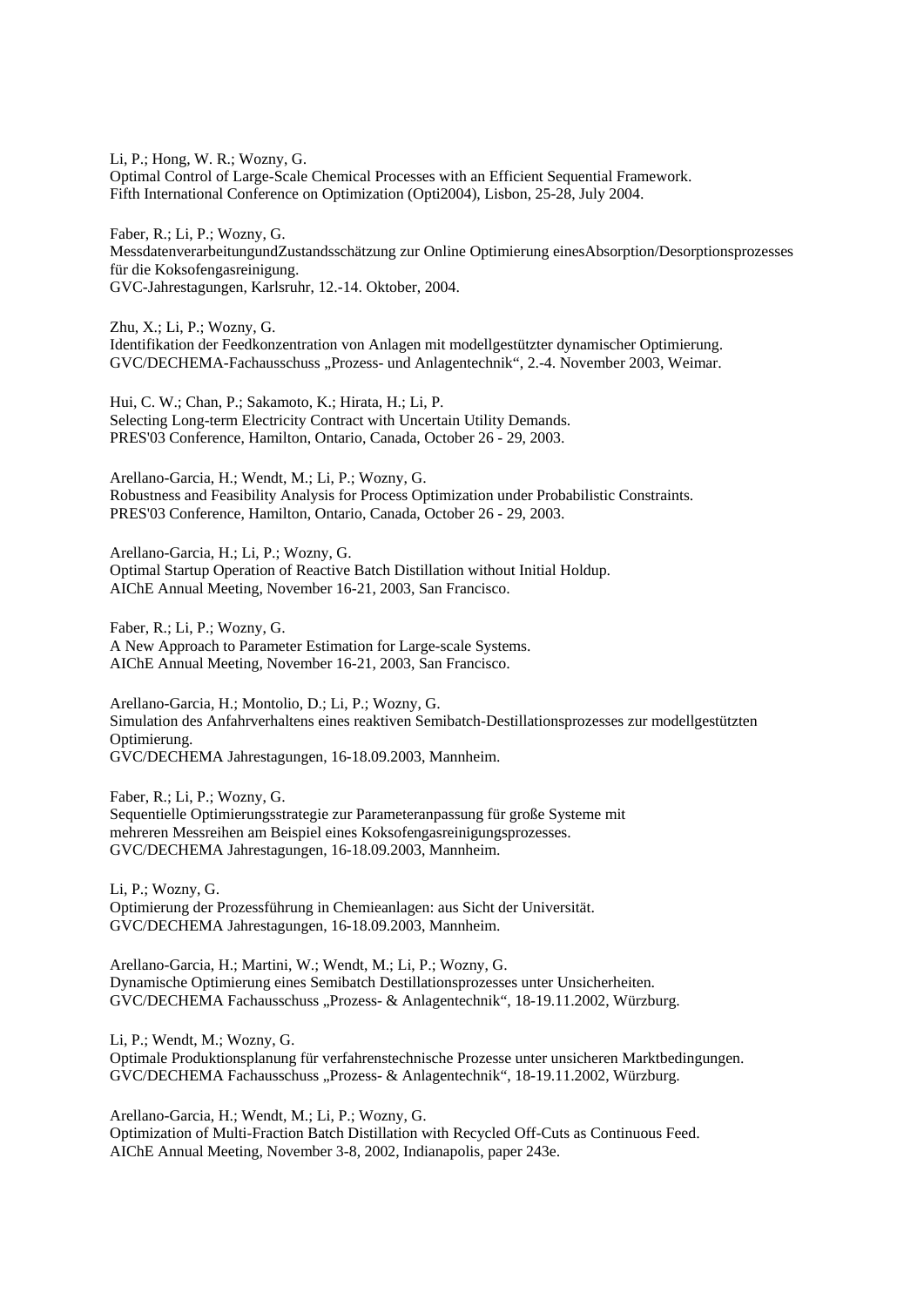Wendt, M.; Li, P.; Wozny, G. An Approach to Nonlinear Process Optimization under Chance Constraints. AIChE Annual Meeting, 2001, November 4-9, 2001, Reno, Nevada, paper 273b.

Wang, L.; Li, P.; Wozny, G.; Wang, S. Q. Simulation of Startup Operation for Batch Distillation Starting from a Cold State. AIChE Annual Meeting, November 4-9, 2001, Reno, Nevada, paper 85h.

Li, P.; Wendt, M.; Wozny, G. Robust Model Predictive Control under Chance Constraints. The 7th Symposium on Process Systems Engineering (PSE 2000), July 16-21, 2000, Keystone, Colorado.

Wendt, M.; Li, P.; Arellano-Garcia, H.; Wozny, G. Optimierung von Führungsstrategien für Destillationsprozesse unter ungewissen Feedstromänderungen. GVC-/DECHEMA-Fachausschuss "Prozess- und Anlagentechnik", 23-24.10.2000, Kassel.

Li, P.; Steyer, F.; Wendt, M.; Wozny, G. Vergleich unterschiedlicher Verfahren zur globalen Optimierung. GVC/DECHEMA-Gemeinschaftsausschuss "Informations- und Wissensverarbeitung", 30.03.2000, Frankfurt.

Li, P.; Radmach, M.; Wendt, M.; Wozny, G. Prozessdesign und Prozessführung unter Unsicherheiten durch stochastische Simulation und Optimierung. DECHEMA-Arbeitsausschuss "Prozesssimulation- und Prozesssynthese", 29.03.2000, Frankfurt.

Li, P.; Löwe, K.; Arellano Garcia, H.; Wozny, G. Integration of Simulated Annealing to SPEEDUP for Dynamic Optimization of Chemical Processes. AIChE Spring National Meeting, 14-18.3.1999, Houston, Paper 23d.

Li, P.; Wendt, M.; Arellano, H.; Wozny, G.; Henrion, R.; Möller, A.; Römisch, W. Predictive Control under Probabilistic Constraints. DFG-Schwerpunktprogramm "Echtzeitoptimierung großer Systeme", Workshop "Moving Horizon", 24- 25.11.1999, Rolduc.

Wendt, M.; Li, P.; Wozny, G. Dynamische Prozessoptimierung unter stochastischen Randbedingungen. GVC-Fachausschuss "Prozess- und Anlagentechnik", 25-26.10.1999, Bad Honnef.

Beuster, F.; Li, P.; Schäfer, N.; Wozny, G. Parallel Simulated Annealing with a Variable Cooling Strategy and Application to Optimal Batch Distillation. AIChE Annual Meeting, 31.10.-5.11.1999; Dallas, Paper 237f.

Löwe, K.; Li, P.; Wozny, G.; Gelbe, H. Einsatz von Optimieralgorithmen und SPEEDUP für die dynamische Optimierung des Anfahrverhaltens von Destillationskolonnen. GVC-Fachausschuss "Prozess- und Anlagentechnik", 25-26.10.1999, Bad Honnef.

Beuster, F.; Li, P.; Schäfer, N.; Wozny, G. Paralleles Simulated Annealing mit Abkühlungsvariation am Beispiel einer Batch-Destillation. ASIM 13. Symposium Simulationstechnik, 21-24.9.1999, Weimar.

Li, P.; Kleinschrodt, Th.; Bartsch, S.; Arellano-Garcia, H.; Wozny, G. Dynamische Optimierung chemischer Prozesse - Implementierung in MATLAB und SPEEDUP. DECHEMA-Arbeitsauschuss "Prozesssimulation und Prozesssynthese", 23-24.4.1999, Frankfurt.